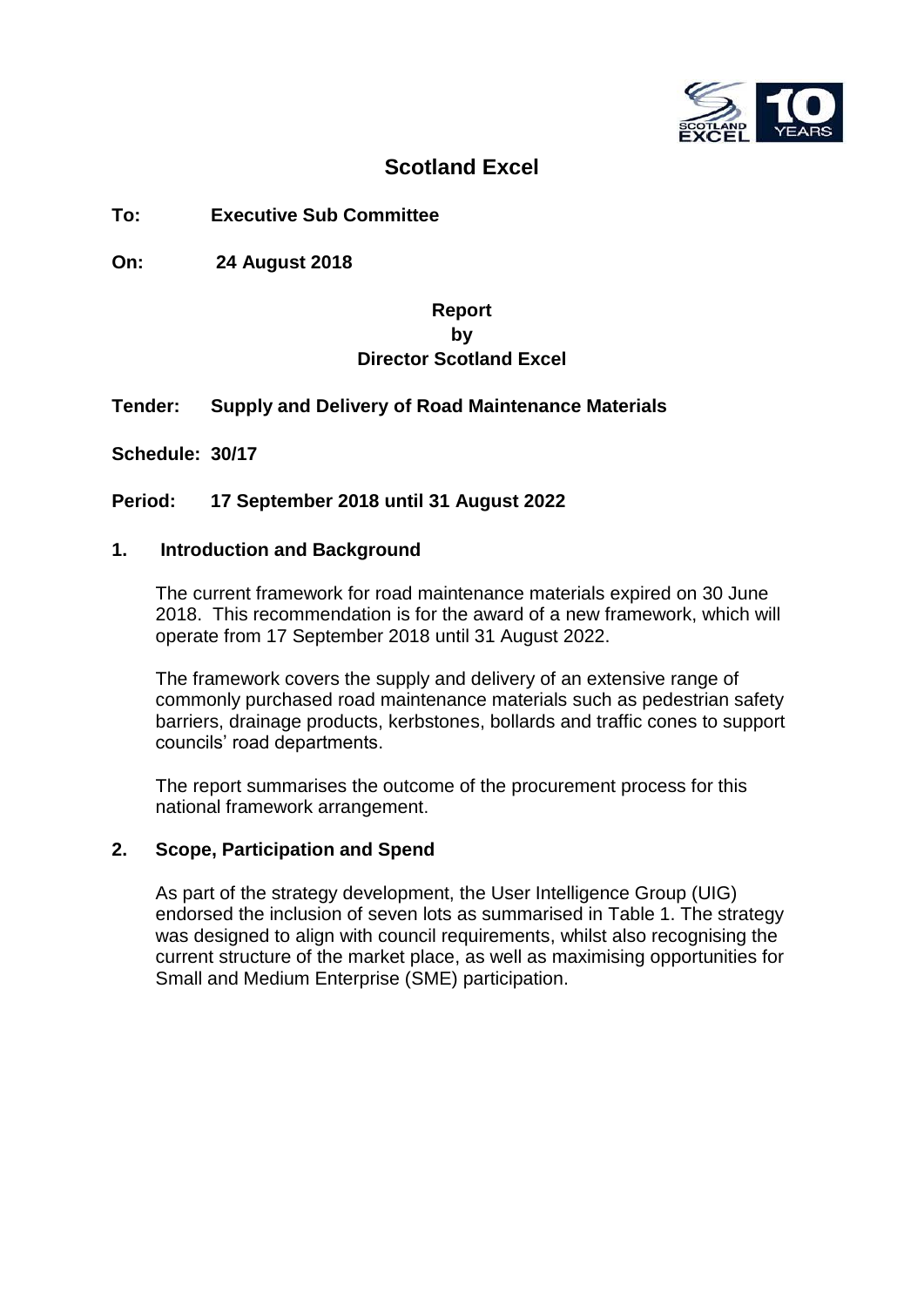| Lot<br><b>Number</b> | <b>Description</b>                 | <b>Estimated % of</b><br><b>Total Spend</b> |
|----------------------|------------------------------------|---------------------------------------------|
|                      | <b>Pedestrian Safety Barriers</b>  | 5%                                          |
| 2                    | <b>Drainage Products</b>           | 30%                                         |
| 3                    | <b>Concrete Products</b>           | 25%                                         |
| $\overline{4}$       | Line Marking & Anti Skid           | 5%                                          |
| 5                    | <b>Bollards and Verge Markers</b>  | 15%                                         |
| 6                    | <b>Traffic Management</b>          | 5%                                          |
| 7                    | <b>Miscellaneous Road Products</b> | 15%                                         |

## **Table 1: Lotting Structure**

As detailed in Appendix 1, all 32 Scottish councils plus Tayside Contracts will participate in this framework renewal.

The contract was advertised with an estimated value of £10m over the 4 year period. The forecast annual spend for participating councils is circa £1.3m per annum, however the framework was advertised at a value of £2.5m per annum to allow for growth in demand from participating councils, as well as potential participation by other public sector bodies and Scotland Excel associate members.

## **3. Procurement Process**

A Prior Information Notice (PIN) was published on 9 December 2017, which resulted in expressions of interest from 40 organisations. Market engagement led to four supplier meetings, which helped inform the procurement strategy in areas such as ability to service, market trends, community benefits, sustainability and innovations as well as inclusion of potential products.

A UIG consisting of representatives from participating councils endorsed the procurement strategy on 25 January 2018. A working group of technical representatives from councils was formed to review specifications and the technical criteria to adopt during the tender process.

To ensure maximum competition, the UIG agreed that an open tender process should be followed and this was advertised in the Official Journal of the European Union and the Public Contracts Scotland portal (PCS) on 3 June 2018. The tender documentation was made available for immediate download, via the Public Contracts Scotland Tenders (PCS-T) system.

The procurement process followed a two-stage tendering procedure. At the first stage, tender European Single Procurement Document (ESPD) responses were assessed against financial capability, technical/professional capability and business probity requirements. Bidders were required to pass this stage to be eligible for award.

At the second stage, offers were evaluated against the following overarching criteria and weightings, with the technical criteria breakdown shown in table 2 below.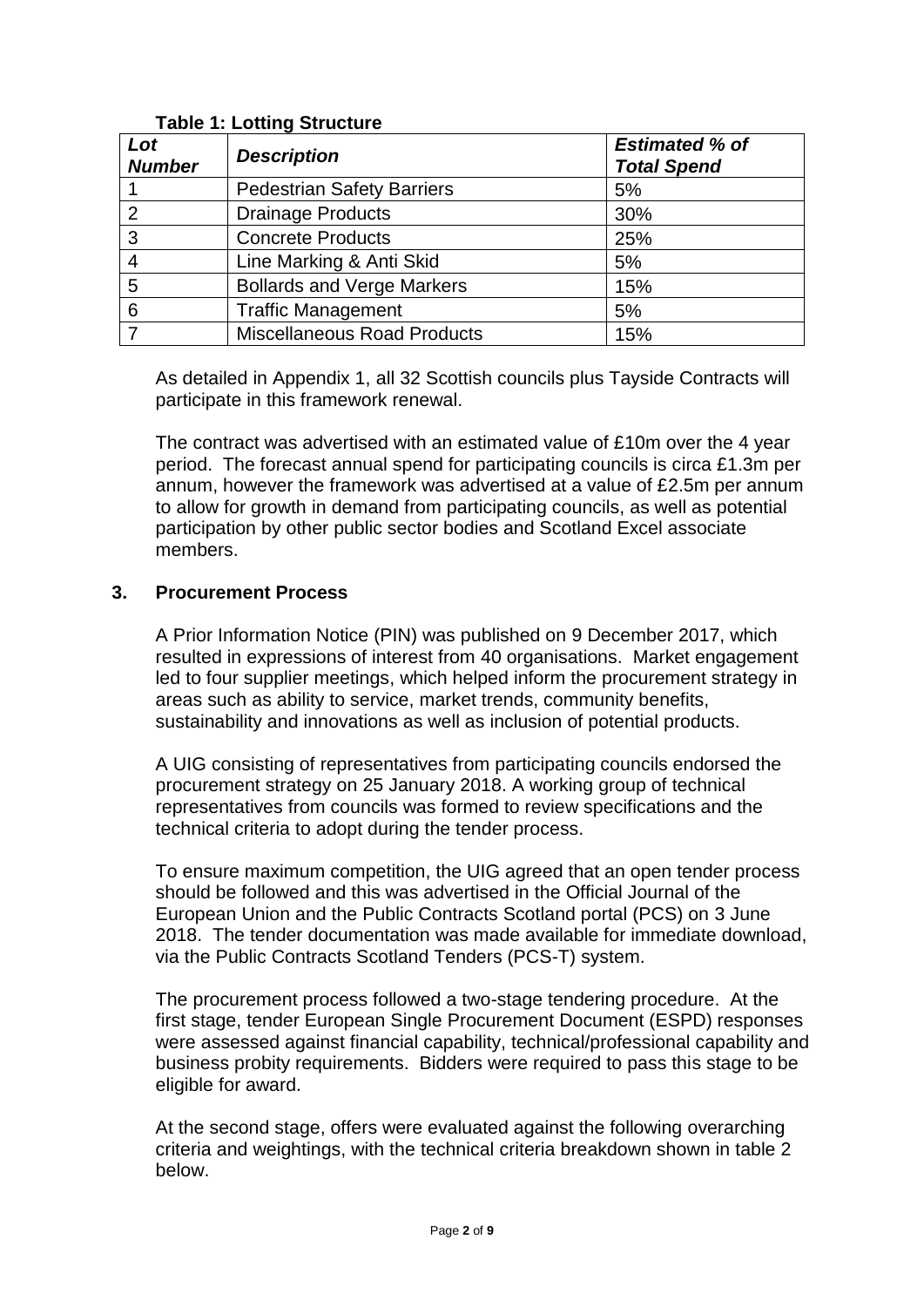## **Table 2: Scoring Breakdown**

| <b>Area</b>           | <b>Question</b>              | <b>Maximum Score</b><br><b>Available</b> |
|-----------------------|------------------------------|------------------------------------------|
| <b>Commercial 80%</b> |                              |                                          |
|                       | <b>Fair Work Practices</b>   | n                                        |
|                       | <b>Community Benefits</b>    |                                          |
| <b>Technical 20%</b>  | Sustainability               |                                          |
|                       | <b>Operational Processes</b> | 8                                        |
|                       | <b>Warranty Period</b>       | ∍                                        |

Within the technical section, bidders were required to evidence their knowledge and experience by responding to method statements which covered areas including; sustainability, operational processes and community benefits. In addition to these questions, bidders were asked to provide added value suggestions to councils.

Within the commercial section, bidders were invited to offer, on a lot by lot basis, a net delivered price for each of the most commonly used road maintenance materials.

## **4. Report on Offers Received**

The tender document was downloaded by 37 organisations, with 23 tender responses received. A summary of all offers received is provided in Appendix 2.

Based on the criteria and scoring methodology set out in the tender document, a full evaluation of the compliant offers received was carried out. Two noncompliant bids were received for lot 3 and lot 7 and these offers were not evaluated.

Appendix 3 sets out the scoring achieved by each bidder.

#### **5. Recommendations**

Based on the evaluation undertaken, and in line with the criteria and weightings set out above, it is recommended that a multi supplier framework arrangement is awarded to 19 suppliers across the seven lots as outlined in Appendix 3.

The 19 recommended suppliers can meet operational requirements across all geographical areas, provide a range of choice and capacity for council members. These 19 recommended suppliers also represent a mix of micro, small, medium and large organisations, with 12 of the recommended suppliers classified as SMEs and one of the recommended suppliers classified as micro.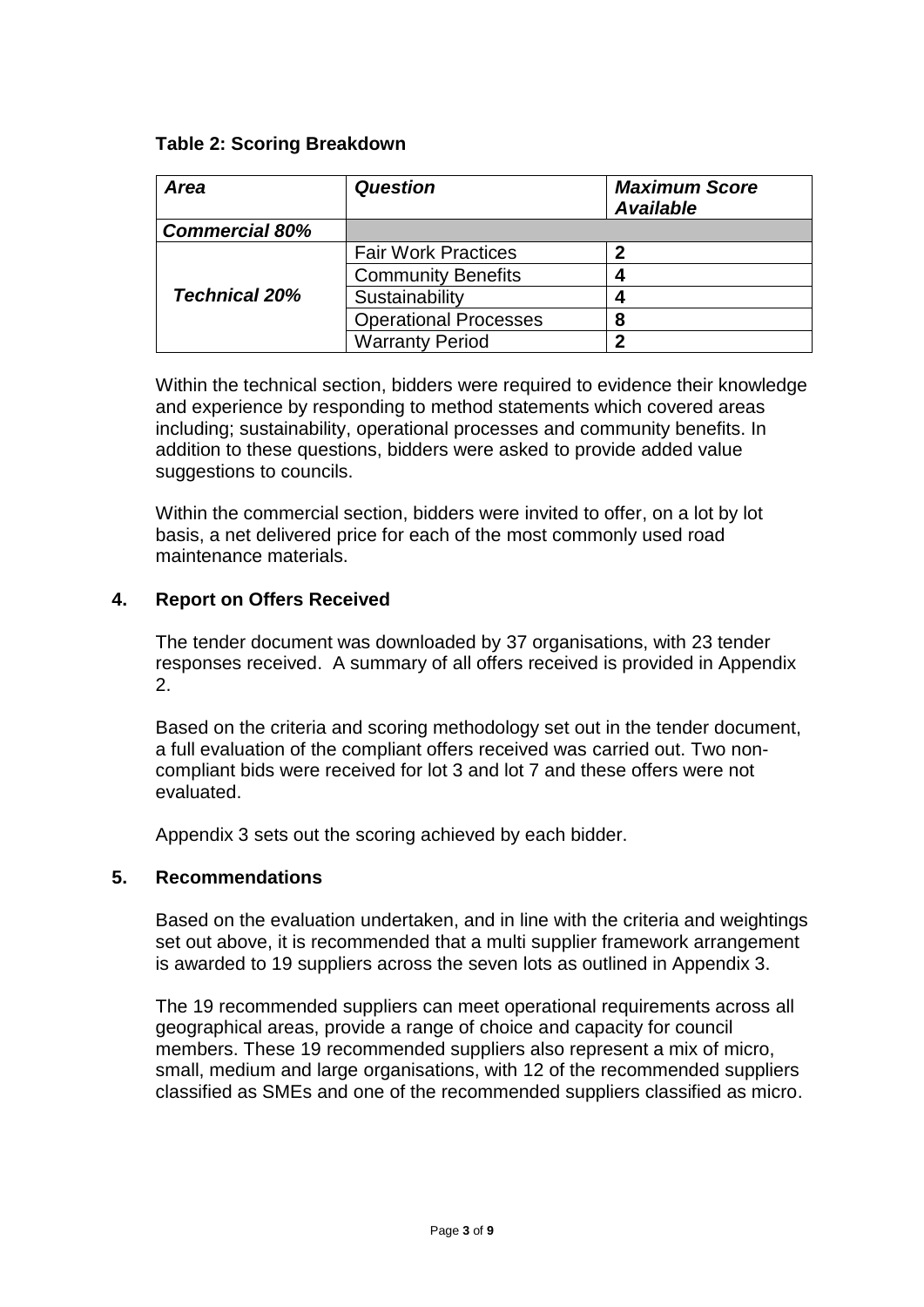#### **6. Benefits**

#### **Savings**

Scotland Excel conducted a benchmarking exercise for each council based on the available historic information. The results of this benchmarking are detailed in Appendix 1.

The projected average savings across councils is 2%, which equates to an estimated total saving of approximately £25k per annum based on current forecast spend levels. This saving has been derived from a range of projected lot values to reflect the lot spend.

Furthermore, in addition to the projected average savings, four of the recommended suppliers have offered early settlement discounts ranging from 0.5% to 2.5% and six of the recommended suppliers have offered sole supply discounts ranging from 0.05% to 2.5%.

#### **Price Stability**

All suppliers have agreed to the 12 month fixed price period at the start of the framework. Provision thereafter is for price reviews once per 12 month period to accommodate market fluctuations. All requests for price increases will be evaluated against prevailing market conditions and supporting documentary evidence.

In addition to the mandatory 12 month fixed pricing periods for all lots, two of the recommended suppliers provided fixed pricing periods for three years and one further recommended supplier fixed their pricing for the entire four year period.

#### **Sustainable Procurement Benefits**

Within the technical section of the tender, the sustainability method statement assessed bidders in relation to their corporate approach to sustainability and how their organisation promotes recycle, reuse and reduce initiatives to minimise the impact of the supply chain on the environment. A range of sustainable measures were outlined by suppliers including measures to reduce waste, methods to reduce carbon footprint in aspects of operations and innovative and sustainable methods of recycling/ disposing of products and/ or packaging at end of life.

Bidders were also asked to detail the environmental standards of the vehicles that will be used to deliver the goods supplied under this framework.

#### **Community Benefits**

Bidders were also asked to detail and demonstrate their commitment to providing community benefits. A range of community benefits dependent on spend levels were offered by bidders including:

- Recruitment of additional staff, including modern apprentices
- Sponsorship of local sports teams
- Sponsorship of community events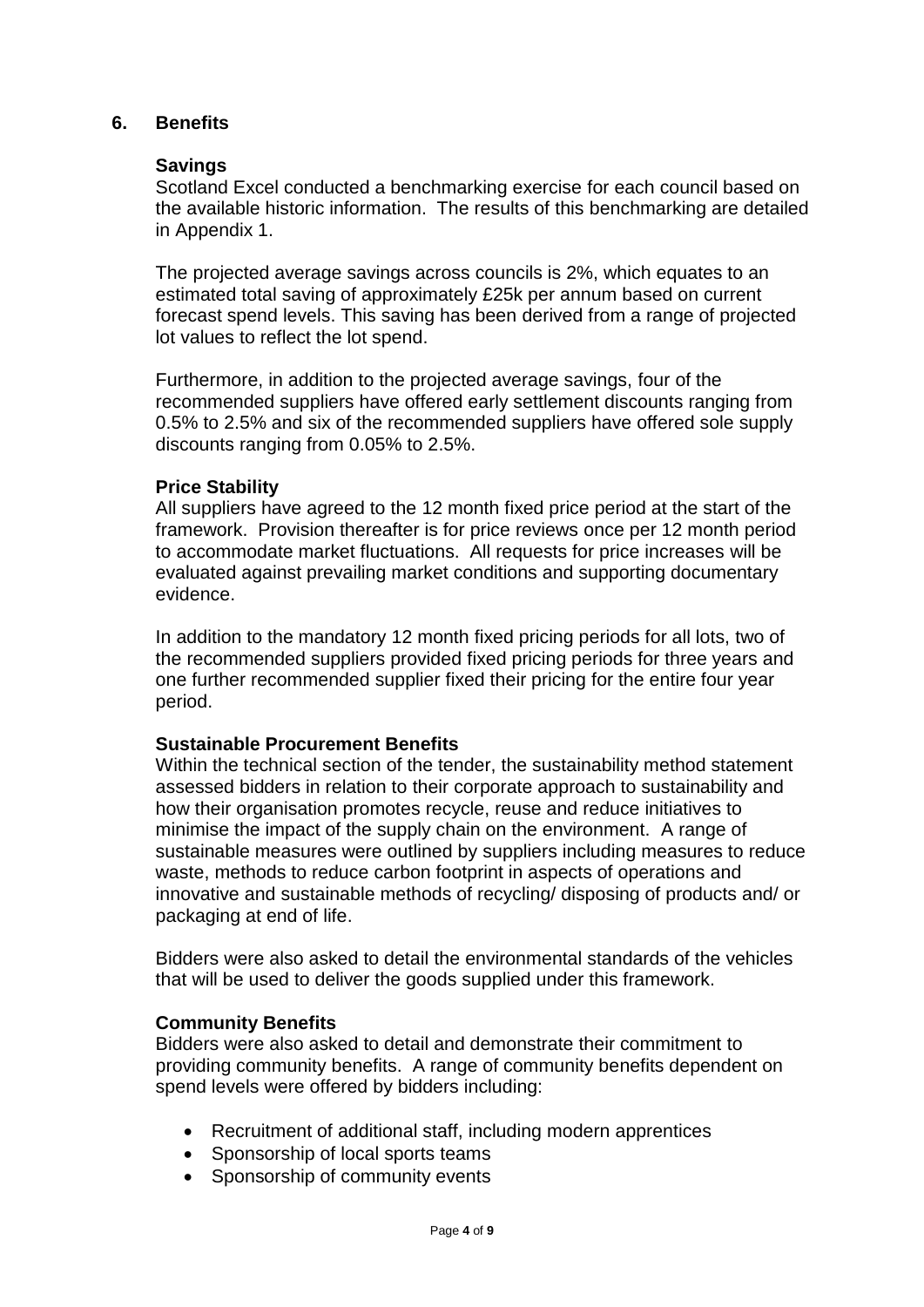- Work experience to school children and further education students
- Assistance with community projects
- Training sessions to council apprentices
- Workshop/school/college event
- Employability workshop or event
- Donation of product vouchers

Scotland Excel will support delivery of these commitments during the lifetime of the framework and this will also be reported through ongoing contract management returns. Results reported on community benefits will be disseminated to councils on a six monthly basis.

#### **Fair Work Practices including the Living Wage**

Bidders were asked a question on their approach to Fair Work Practices for staff employed in the delivery of this framework.

This included questioning suppliers on how they avoid exploitative employment practices and improve the wider diversity of their staff. In addition, suppliers were also asked for details on what training they provided for their staff, as well as how they proactively engage with them to promote empowerment so that they can fulfil their potential. Most suppliers stated that they offered development programmes for their staff, which included training and courses that looked to enhance their skills and advance their careers.

For information, bidders were also asked to confirm their approach to the Scottish Living Wage. Of the 19 recommended suppliers, 13 pay the Scottish Living Wage:

- 1 is an accredited Scottish Living Wage Employer;
- 1 is currently going through the process of becoming an accredited Scottish Living Wage Employer;
- 1 is not accredited Scottish Living Wage Employers, but has committed to gaining accreditation within two years; and
- 10 are not accredited Scottish Living Wage Employers, but pay the Living Wage to all employees (except volunteers, apprentices and interns)

Scotland Excel will continue to monitor Fair Work Practices including the Scottish Living Wage within its contract and supplier management programme. Scotland Excel will work with all awarded suppliers who do not yet pay the Scottish Living Wage to encourage them to achieve this.

#### **7. Contract Mobilisation and Management**

All suppliers and participating members will be issued with a mobilisation pack containing all required details to launch the framework. Each supplier will be invited to a mobilisation meeting, if required, to outline the operation of the framework, roles and responsibilities, management information requirements and community benefits commitments.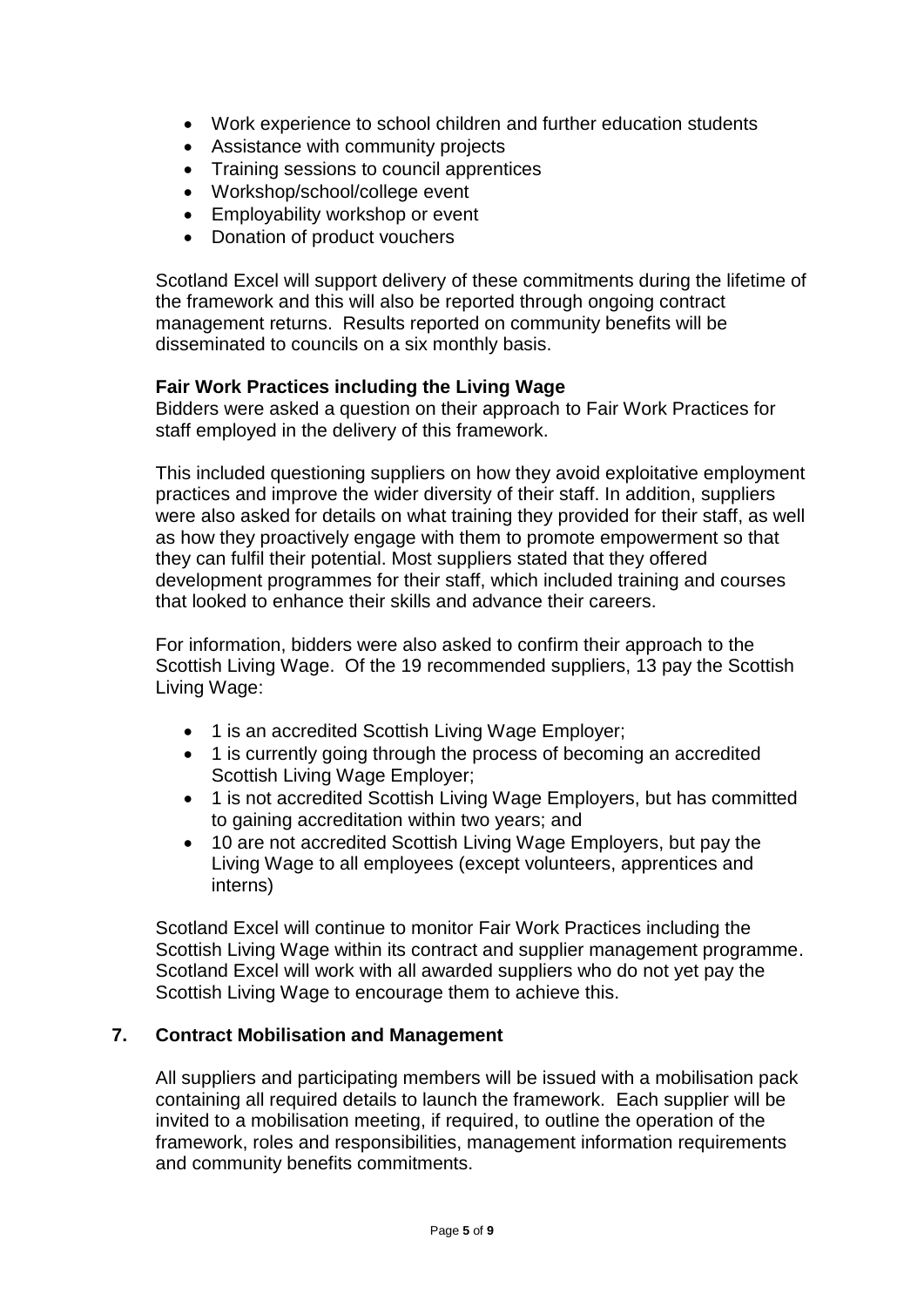In accordance with Scotland Excel's established contract and supplier management programme, this framework has been classified as a category 2 arrangement in terms of both risk and spend requiring bi annual supplier and user group reviews as appropriate.

#### **8. Summary**

This framework for the supply and delivery of road maintenance materials aims to maximise collaboration, support councils' roads departments to deliver the various services they provide, promote added value and deliver best value. A range of benefits can be reported in relation to best value, price stability, sustainability and community benefits.

The Executive Sub Committee is requested to approve the recommendation to award this framework agreement to the suppliers as detailed in Appendix 3.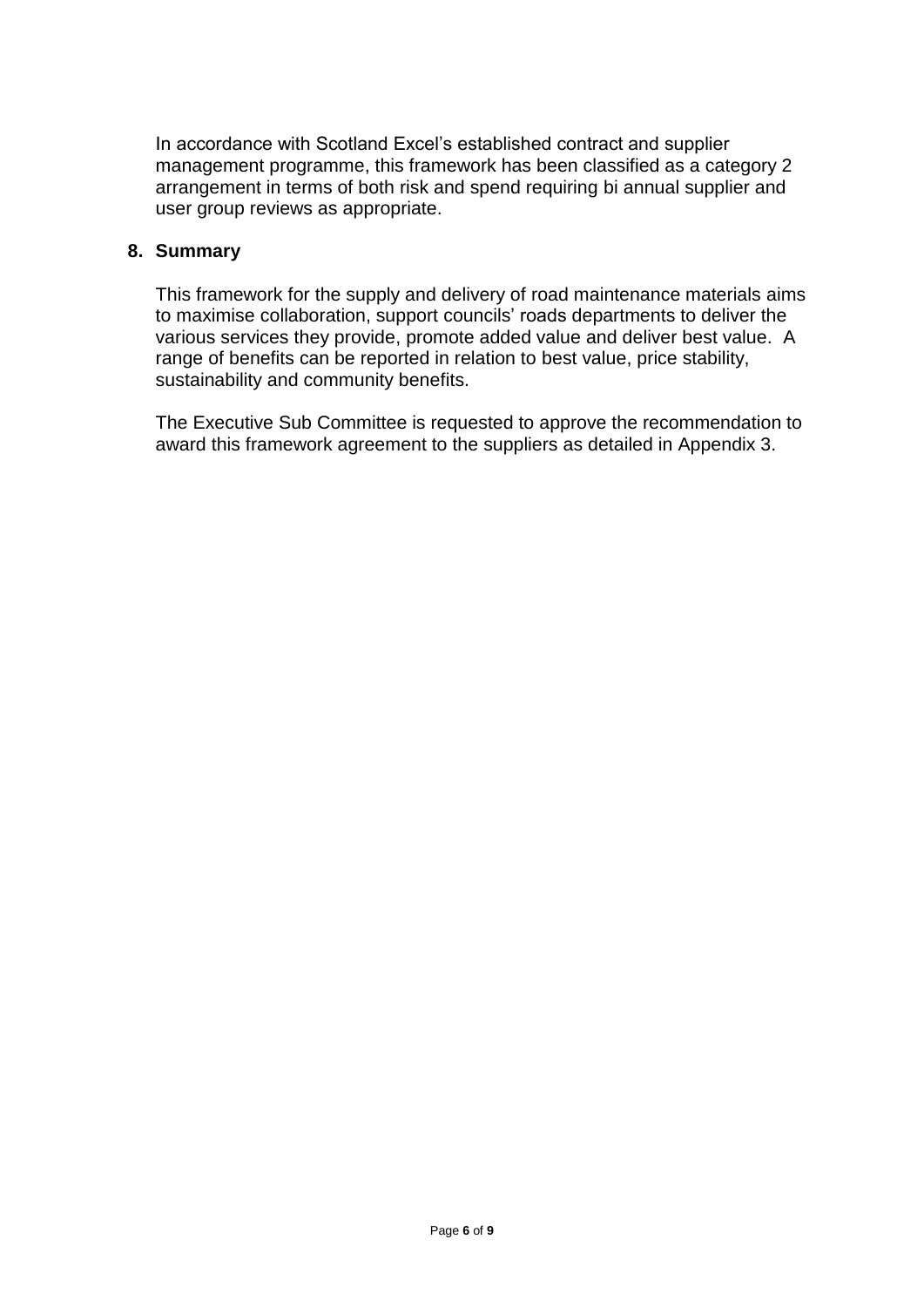

## **Appendix 1 – Participation, Spend and Savings Summary – Supply and Delivery of Road Maintenance Materials 30/17**

| ROAD MAINTENANCE MATERIALS FRAMEWORK |                         |                                            |                      |                                              |                         |                         |                                   |                                                                      |
|--------------------------------------|-------------------------|--------------------------------------------|----------------------|----------------------------------------------|-------------------------|-------------------------|-----------------------------------|----------------------------------------------------------------------|
|                                      | Participate In          | Participation                              | <b>Est. Annual</b>   |                                              |                         | % Estimated<br>Forecast | <b>Estimated</b><br><b>Annual</b> |                                                                      |
| <b>Member Name</b><br>Aberdeen City  | <b>Framework</b><br>Yes | <b>Entry Date</b><br><b>Contract Start</b> | Spend (£)<br>£46,456 | <b>Source of Spend</b><br><b>Contract MI</b> | <b>Indexation</b><br>5% | <b>Savings</b><br>2%    | Savings (£)<br>£929               | <b>Basis of Savings Calculation</b><br>Benchmarked current framework |
| Aberdeenshire                        | Yes                     | <b>Contract Start</b>                      | £150,000             | <b>Council Confirmed</b>                     | 5%                      | 2%                      | £3,000                            | Benchmarked current framework                                        |
| Angus                                | Yes                     | <b>Contract Start</b>                      | £1,366               | <b>Council Confirmed</b>                     | 5%                      | 2%                      | £27                               | Benchmarked current framework                                        |
| Argyll & Bute                        | Yes                     | <b>Contract Start</b>                      | £12,092              | <b>Contract MI</b>                           | 5%                      | 2%                      | £242                              | Benchmarked current framework                                        |
| Clackmannanshire                     | Yes                     | <b>Contract Start</b>                      | £7,728               | <b>Contract MI</b>                           | 5%                      | 2%                      | £155                              | lBenchmarked current framework                                       |
| Comhairle nan Eilean Siar            | Yes                     | <b>Contract Start</b>                      | £39,523              | <b>Contract MI</b>                           | 5%                      | 2%                      | £790                              | Benchmarked current framework                                        |
| Dumfries & Galloway                  | Yes                     | <b>Contract Start</b>                      | £4,953               | <b>Council Confirmed</b>                     | 5%                      | 2%                      | £99                               | Benchmarked current framework                                        |
| Dundee City                          | Yes                     | <b>Contract Start</b>                      | £91,800              | <b>Council Confirmed</b>                     | 5%                      | 2%                      | £1,836                            | Benchmarked current framework                                        |
| East Ayrshire                        | Yes                     | <b>Contract Start</b>                      | £67,837              | <b>Council Confirmed</b>                     | 5%                      | 2%                      | £1,357                            | Benchmarked current framework                                        |
| <b>East Dunbartonshire</b>           | Yes                     | <b>Contract Start</b>                      | £20,000              | <b>Council Confirmed</b>                     | 5%                      | 2%                      | £400                              | Benchmarked current framework                                        |
| East Lothian                         | Yes                     | <b>Contract Start</b>                      | £40,000              | <b>Council Confirmed</b>                     | 5%                      | 2%                      | £800                              | Benchmarked current framework                                        |
| <b>East Renfrewshire</b>             | Yes                     | <b>Contract Start</b>                      | £20,000              | <b>Council Confirmed</b>                     | 5%                      | 2%                      | £400                              | Benchmarked current framework                                        |
| <b>Edinburgh City</b>                | Yes                     | <b>Contract Start</b>                      | £12,461              | <b>Contract MI</b>                           | 5%                      | 2%                      | £249                              | Benchmarked current framework                                        |
| Falkirk                              | Yes                     | <b>Contract Start</b>                      | £79,188              | <b>Contract MI</b>                           | 5%                      | 2%                      | £1,584                            | Benchmarked current framework                                        |
| Fife                                 | Yes                     | <b>Contract Start</b>                      | £64,459              | <b>Council Confirmed</b>                     | 5%                      | 2%                      | £1,289                            | Benchmarked current framework                                        |
| Glasgow City                         | Yes                     | <b>Contract Start</b>                      | £45,000              | <b>Council Confirmed</b>                     | 5%                      | 2%                      | £900                              | Benchmarked current framework                                        |
| Highland                             | Yes                     | <b>Contract Start</b>                      | £25,293              | <b>Contract MI</b>                           | 5%                      | 2%                      | £506                              | Benchmarked current framework                                        |
| Inverclyde                           | Yes                     | <b>Contract Start</b>                      | £17,000              | <b>Council Confirmed</b>                     | 5%                      | 2%                      | £340                              | Benchmarked current framework                                        |
| Midlothian                           | Yes                     | <b>Contract Start</b>                      | £100,000             | <b>Council Confirmed</b>                     | 5%                      | 2%                      | £2,000                            | lBenchmarked current framework                                       |
| Moray                                | Yes                     | <b>Contract Start</b>                      | £70,000              | <b>Council Confirmed</b>                     | 5%                      | 2%                      | £1,400                            | Benchmarked current framework                                        |
| North Ayrshire                       | Yes                     | <b>Contract Start</b>                      | £11,079              | <b>Contract MI</b>                           | 5%                      | 2%                      | £222                              | Benchmarked current framework                                        |
| North Lanarkshire                    | Yes                     | <b>Contract Start</b>                      | £17,350              | <b>Contract MI</b>                           | 5%                      | 2%                      | £347                              | Benchmarked current framework                                        |
| Orkney Islands                       | Yes                     | <b>Contract Start</b>                      | £1,648               | <b>Council Confirmed</b>                     | 5%                      | 2%                      | £33                               | Benchmarked current framework                                        |
| Perth & Kinross                      | Yes                     | <b>Contract Start</b>                      | £8,858               | <b>Contract MI</b>                           | 5%                      | 2%                      | £177                              | Benchmarked current framework                                        |
| Renfrewshire                         | Yes                     | <b>Contract Start</b>                      | £61,445              | <b>Contract MI</b>                           | 5%                      | 2%                      | £1,229                            | Benchmarked current framework                                        |
| Scottish Borders                     | Yes                     | <b>Contract Start</b>                      | £5,588               | <b>Contract MI</b>                           | 5%                      | 2%                      | £112                              | Benchmarked current framework                                        |
| Shetland Islands                     | Yes                     | <b>Contract Start</b>                      | £3,576               | Council Confirmed                            | 5%                      | 2%                      | £72                               | Benchmarked current framework                                        |
| South Ayrshire                       | Yes                     | <b>Contract Start</b>                      | £77,445              | <b>Contract MI</b>                           | 5%                      | 2%                      | £1,549                            | Benchmarked current framework                                        |
| South Lanarkshire                    | Yes                     | <b>Contract Start</b>                      | £24,323              | <b>Contract MI</b>                           | 5%                      | 2%                      | £486                              | Benchmarked current framework                                        |
| Stirling                             | Yes                     | <b>Contract Start</b>                      | £60,126              | <b>Contract MI</b>                           | 5%                      | 2%                      | £1,203                            | Benchmarked current framework                                        |
| <b>Tayside Contracts</b>             | Yes                     | <b>Contract Start</b>                      | £26,172              | <b>Contract MI</b>                           | 5%                      | 2%                      | £523                              | Benchmarked current framework                                        |
| West Dunbartonshire                  | Yes                     | <b>Contract Start</b>                      | £60,294              | <b>Contract MI</b>                           | 5%                      | 2%                      | £1,206                            | Benchmarked current framework                                        |
| West Lothian                         | Yes                     | <b>Contract Start</b>                      | £203                 | <b>Contract MI</b>                           | 5%                      | 2%                      | £4                                | Benchmarked current framework                                        |
| <b>Totals</b>                        |                         |                                            | £1,273,263           |                                              |                         | 2%                      | £25,465                           |                                                                      |

\*Indexation: this column indicates the comparison between relevant market indices and current contract pricing. For this contract, current contract pricing is presently 5% below the market.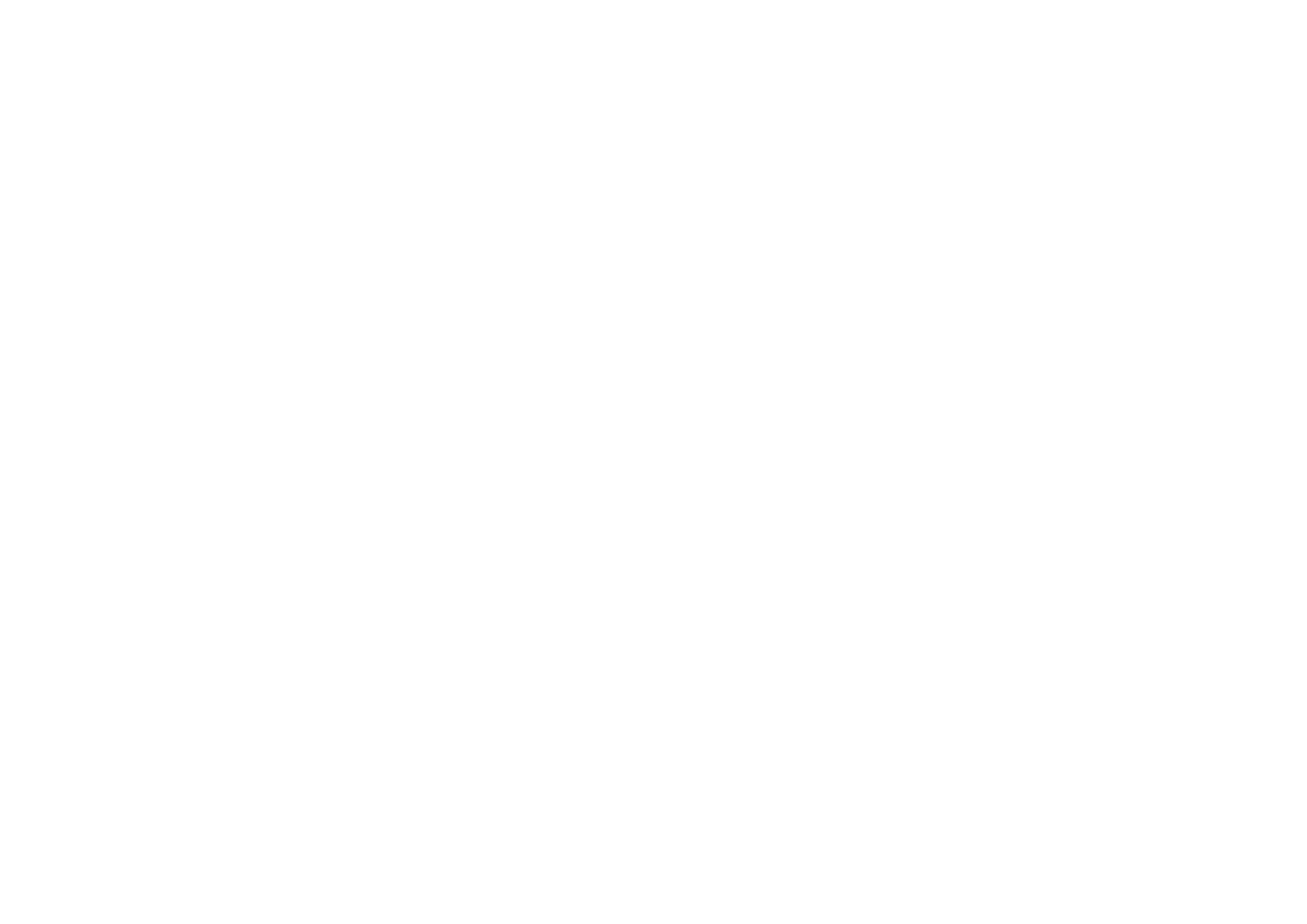

# **Appendix 2 – List of Tenderers with SME Status**

| <b>Tenderer</b>                                 | <b>SME Status</b> | Location                             | <b>Lots Tendered</b> |
|-------------------------------------------------|-------------------|--------------------------------------|----------------------|
| Arthur McLuckie & Son Limited                   | Small             | Dalry, Glasgow & Strathclyde         | 2,3                  |
| <b>Broxap Limited</b>                           | Medium            | Staffordshire, England               | 5                    |
| <b>Bunzl UK Limited</b>                         | Large             | Uddingston, Glasgow & Strathclyde    | 6,7                  |
| Fabrikat (Nottingham) Limited                   | Medium            | Sutton in Ashfield, England          | 1                    |
| Fleming & Company (Machinery) Limited           | Micro             | Glasgow, Glasgow & Strathclyde       | 6                    |
| Geveko Markings UK Ltd                          | Large             | Stalbridge, England                  | 4                    |
| Glasdon (UK) Limited                            | Medium            | Blackpool, England                   | 5                    |
| <b>GPH Builders Merchants Limited</b>           | Medium            | Inverurie, Aberdeen & North East     | 2,3,7                |
| <b>Grafton Merchanting GB Limited</b>           | Large             | Glasgow, Glasgow & Strathclyde       | 2,3,7                |
| Hugh Logan Plant & Engineering Services Limited | Small             | Hamilton, Glasgow & Strathclyde      | 1                    |
| Jack Coupe & Sons Limited                       | Small             | Shildon, England                     | 4                    |
| James Cowie & Co. Limited                       | Small             | Hamilton, Glasgow & Strathclyde      | 1                    |
| James M Anderson Limited                        | Small             | East Kilbride, Glasgow & Strathclyde | 5                    |
| Saint-Gobain Building Distribution Limited      | Large             | Coventry, England                    | 2,3,4,5,7            |
| Keyline Builders Merchants Limited              | Large             | Broxburn, Edinburgh & Lothians       | 2, 3, 5, 6, 7        |
| LC Packaging UK Ltd                             | Medium            | Friockheim, Tayside, Central & Fife  | 7                    |
| Leafield Environmental Limited                  | Small             | Corsham, England                     | 5                    |
| Mallatite Limited                               | Large             | Inchinnan, Glasgow & Strathclyde     | 1,4,5,6,7            |
| Marwood Electrical Company Limited              | Medium            | Tonbridge, England                   | 5                    |
| P.F. Cusack (Tools Supplies) Limited            | Medium            | Glasgow, Glasgow & Strathclyde       | 6,7                  |
| Scotia Supply Co. Ltd                           | Small             | Larbert, Tayside, Central & Fife     | 2,7                  |
| Simmonsigns Limited                             | Medium            | Telford, England                     | 5                    |
| Traffic Management Products Limited             | Small             | Horsham, England                     | 5                    |